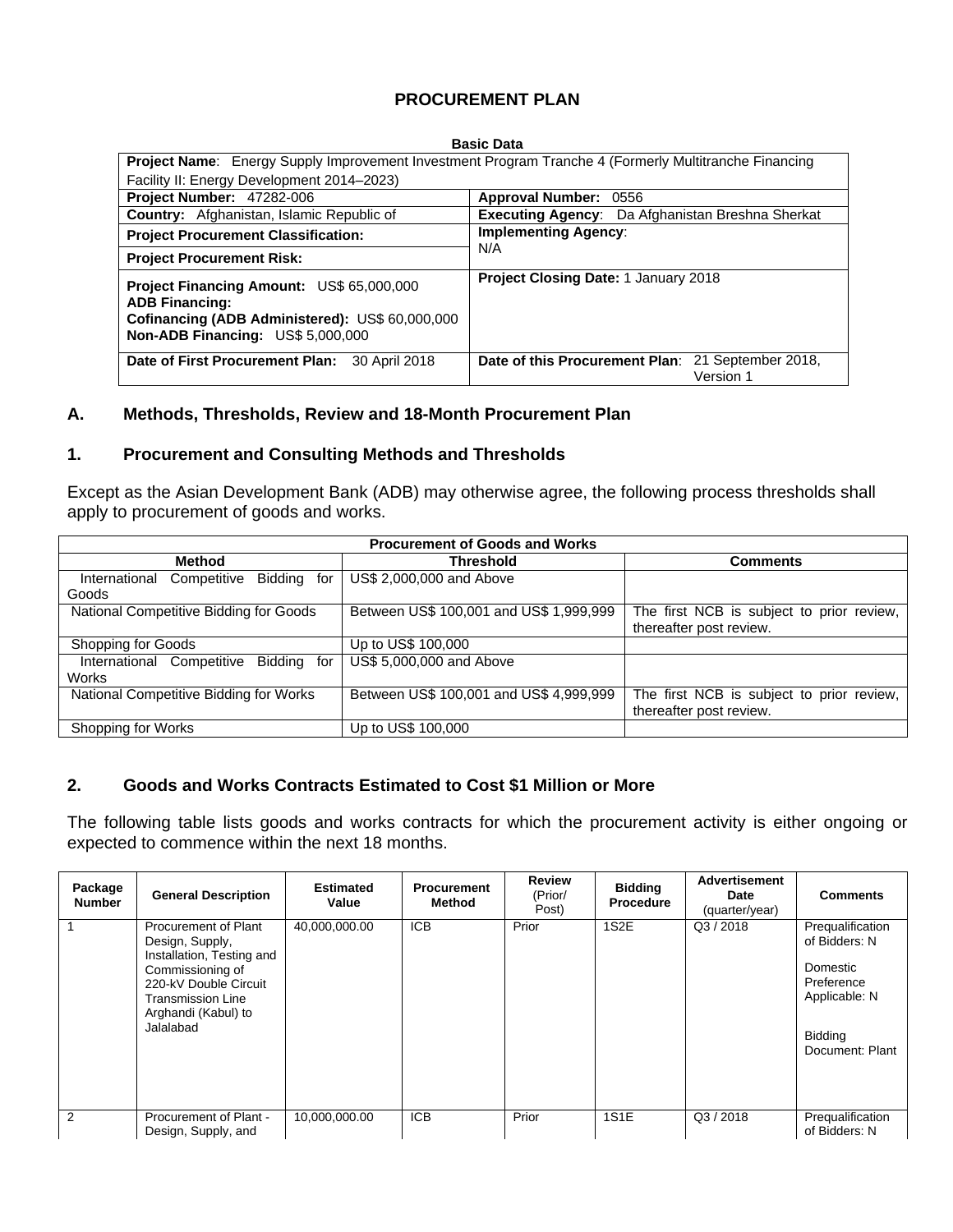| Installation, Testing and<br>Commissioning of<br>220/110/20 kV<br>Substation (SS) at<br>Jalalabad Shaikh Mesri |  |  | Domestic<br>Preference<br>Applicable: N |
|----------------------------------------------------------------------------------------------------------------|--|--|-----------------------------------------|
|                                                                                                                |  |  | <b>Bidding</b><br>Document: Plant       |
|                                                                                                                |  |  |                                         |

#### **3. Consulting Services Contracts Estimated to Cost \$100,000 or More**

The following table lists consulting services contracts for which the recruitment activity is either ongoing or expected to commence within the next 18 months.

| Package<br><b>Number</b> | <b>General Description</b> | Estimated<br>Value | Recruitment<br>Method | <b>Review</b><br>'Prior<br>Post <sup>'</sup> | <b>Advertisement</b><br>Date<br>(quarter/vear) | $\tau$ ype of<br>Proposal | Comments |
|--------------------------|----------------------------|--------------------|-----------------------|----------------------------------------------|------------------------------------------------|---------------------------|----------|
| None                     |                            |                    |                       |                                              |                                                |                           |          |

### **4. Goods and Works Contracts Estimated to Cost Less than \$1 Million and Consulting Services Contracts Less than \$100,000 (Smaller Value Contracts)**

The following table lists smaller-value goods, works and consulting services contracts for which the activity is either ongoing or expected to commence within the next 18 months.

| <b>Goods and Works</b>   |                               |                    |                        |                                  |                            |                             |                                                |          |  |  |  |
|--------------------------|-------------------------------|--------------------|------------------------|----------------------------------|----------------------------|-----------------------------|------------------------------------------------|----------|--|--|--|
| Package<br><b>Number</b> | General<br><b>Description</b> | Estimated<br>Value | Number of<br>Contracts | Procur<br>ement<br><b>Method</b> | Review<br>'Prior/<br>Post) | <b>Bidding</b><br>Procedure | <b>Advertisement</b><br>Date<br>(quarter/year) | Comments |  |  |  |
| None                     |                               |                    |                        |                                  |                            |                             |                                                |          |  |  |  |

| <b>Consulting Services</b> |                               |                           |                               |                              |                                   |                                         |                            |          |  |  |  |
|----------------------------|-------------------------------|---------------------------|-------------------------------|------------------------------|-----------------------------------|-----------------------------------------|----------------------------|----------|--|--|--|
| Package<br><b>Number</b>   | General<br><b>Description</b> | <b>Estimated</b><br>Value | Number of<br><b>Contracts</b> | Recruitment<br><b>Method</b> | <b>Review</b><br>(Prior/<br>Post) | Advertisement<br>Date<br>(guarter/vear) | Type of<br><b>Proposal</b> | Comments |  |  |  |
| None                       |                               |                           |                               |                              |                                   |                                         |                            |          |  |  |  |

## **B. Indicative List of Packages Required Under the Project**

The following table provides an indicative list of goods, works and consulting services contracts over the life of the project, other than those mentioned in previous sections (i.e., those expected beyond the current period).

| <b>Goods and Works</b>     |                               |                           |                                         |                              |                               |                             |                 |  |  |  |
|----------------------------|-------------------------------|---------------------------|-----------------------------------------|------------------------------|-------------------------------|-----------------------------|-----------------|--|--|--|
| Package<br><b>Number</b>   | General<br><b>Description</b> | <b>Estimated</b><br>Value | <b>Estimated Number</b><br>of Contracts | <b>Procurement</b><br>Method | <b>Review</b><br>(Prior/Post) | <b>Biddina</b><br>Procedure | <b>Comments</b> |  |  |  |
|                            |                               | (cumulative)              |                                         |                              |                               |                             |                 |  |  |  |
| None                       |                               |                           |                                         |                              |                               |                             |                 |  |  |  |
|                            |                               |                           |                                         |                              |                               |                             |                 |  |  |  |
| <b>Consulting Services</b> |                               |                           |                                         |                              |                               |                             |                 |  |  |  |
| Package                    | General                       | <b>Estimated</b>          | Number of                               | Recruitment                  | <b>Review</b>                 | Type of                     | Comments        |  |  |  |